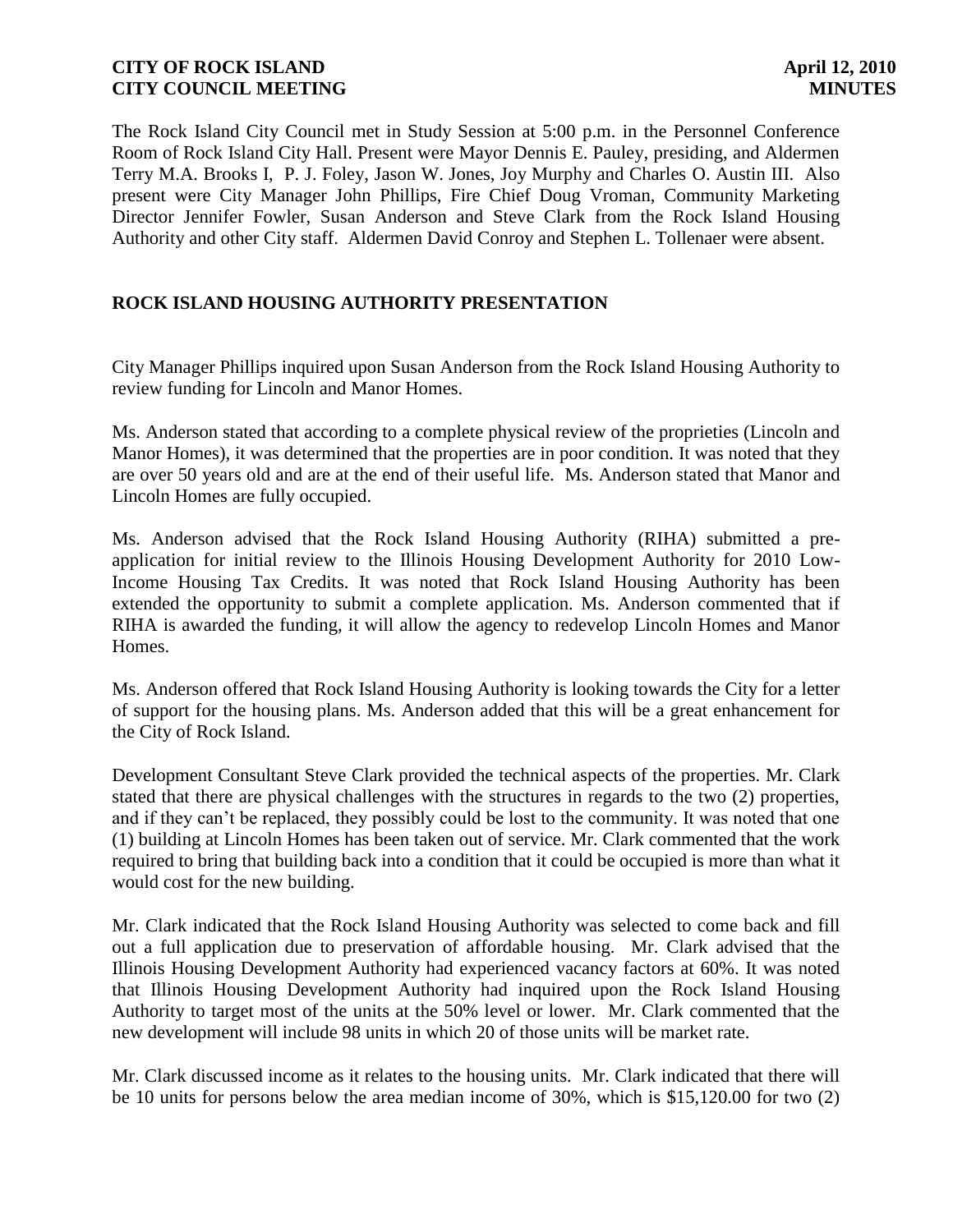people and \$20,400.00 for a family of five (5). Mr. Clark advised that tax credit developments are typically for working families that have the ability to pay rent. Mr. Clark stated that the Illinois Housing Development Authority has asked the Rock Island Housing Authority to focus on the 50% level. It was noted that the bulk of the housing units (58) will be at the 50% level or below, which is at a range of \$24,650.00 to \$33,250.00 and depends on family size. It was noted that 10 units will be available at the 60% level of median income range, which is \$30,240.00 to \$40,800.00.

Council discussed the current occupancy rate of Lincoln and Manor Homes and the occupancy rates that will be realized with the new development.

Mr. Clark offered that currently, 147 units are occupied. The new development will include 98 units. It was noted that under department policy, the Rock Island Housing Authority will provide families that are displaced with Section-8 vouchers in regards to any units that are removed by way of demolition.

Council further discussed construction of Manor and Lincoln Homes as it relates to occupancy and displacement of families and as it relates to waiting lists for housing. In addition, Council discussed Section-8 vouchers as it relates to low income, stability, quality housing and community needs, and tax credits as it relates to the current economy, costs and other types of funding sources.

It was noted that the application for the tax credits is due on April 17, 2010 and once everything is processed, construction would not begin until the fall of next year.

# **FIRE DEPARTMENT REORGANIZATION**

City Manager John Phillips inquired upon Fire Chief Doug Vroman to review the proposed Fire Department Reorganization. Mr. Phillips added that the item is on the Agenda this evening. However, there is no critical need for it to be acted on if Council is not comfortable with it. Mr. Phillips advised that this item could be deferred for one (1) week if Council prefers.

Chief Vroman stated that he is proposing to eliminate three (3) lieutenant positions on the rescue squad and replace them with firefighter/paramedics.

Chief Vroman indicated that the City has four (4) Fire Stations, which include; Central House located a 1313 5<sup>th</sup> Avenue with Command Car 31, Engine 31 and Ambulance 31; Station 32 at Ridgewood Road with Engine 32; Station 33 at 1601  $30<sup>th</sup>$  Street with Engine 33 and Ambulance 33; and Station 34 at 3101 9<sup>th</sup> Street with Truck 34 and Rescue 34.

Chief Vroman then explained the Fire Department's command structure, hierarchy and current staffing. Chief Vroman indicated that there is one (1) captain for each of the facilities in which the captains also have administrative duties. Chief Vroman explained that with the current staffing levels and placement of apparatus, the Fire Department responds to structure fires by pairing up the ambulance crews with their respective engine company. It was noted that the crew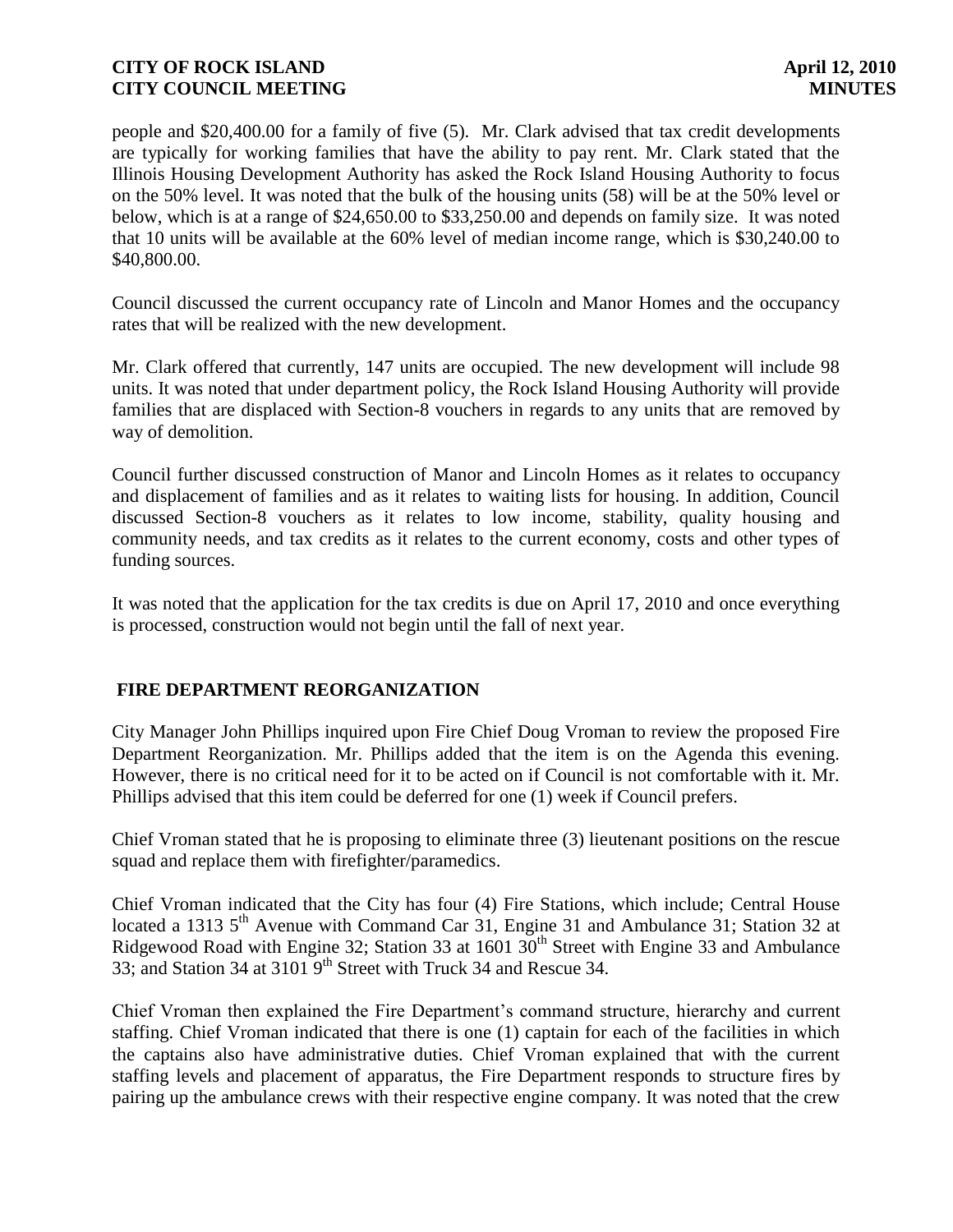works under the direct supervision of that company officer performing engine company operations. Chief Vroman indicated that all stations have one (1) company officer on duty each day with the exception of Station 34, which has two (2) company officers on duty for each shift and there are some unity command issues with that. Chief Vroman pointed out that it is inherent in the structure that when a four (4) man crew is put together and two (2) are company officers and they are working on a structure fire, there could be a misunderstanding of orders. However, Chief Vroman indicated that in the current structure, there has not been a problem.

Chief Vroman explained that the proposed change of eliminating three (3) lieutenant positions on the rescue squad and replacing them with firefighter/paramedics would be done through attrition. Chief Vroman added that this change would enhance the unity of command in which the firefighters would report to only one (1) supervisor. It was noted that the change would not affect overall staffing numbers and it would be minimal budget savings.

Council discussed the proposed change as it relates to pairing engine and truck companies and ambulance crews and rescue squads as well as hierarchy as it relates to the positions of captain, lieutenant and firefighter/paramedic. Council also discussed the promotional process as it related to lieutenants.

# **COMMUNITY SURVEY**

City Manager John Phillips inquired upon Community Marketing Director Jennifer Fowler to provide Council with highlights from the 2009 Community Marketing resident and non-resident survey.

Ms. Fowler stated that the telephone survey is a statistically valid survey, which was taken in the last quarter of 2009 in which there were a total of 800 respondents; 400 being Rock Island residents and 400 non-resident respondents.

Ms. Fowler stated that the survey showed that the top three (3) reasons as to why people live in Rock Island were for family reasons, housing reasons and job reasons. It was noted that 48% of Rock Island residents work in Rock Island. Ms. Fowler offered that the statistics have changed since 1990 when only 28% of Rock Island residents worked in Rock Island. Ms. Fowler acknowledged that 91% of residents think that Rock Island is a good place to live.

Ms. Fowler offered that one of the questions contained in the survey dealt with what people thought in regards to their perceptions of Rock Island. It was noted that 42% of all respondents have a positive perception of Rock Island and 42% have a negative impression. Ms. Fowler commented that 65% of residents have a positive perception of Rock Island and 56% of nonresidents have a neutral impression. Ms. Fowler indicated that the City of Moline had the most positive perception of Rock Island, and respondents age 45 and above have a more positive perception of Rock Island when compared to younger people.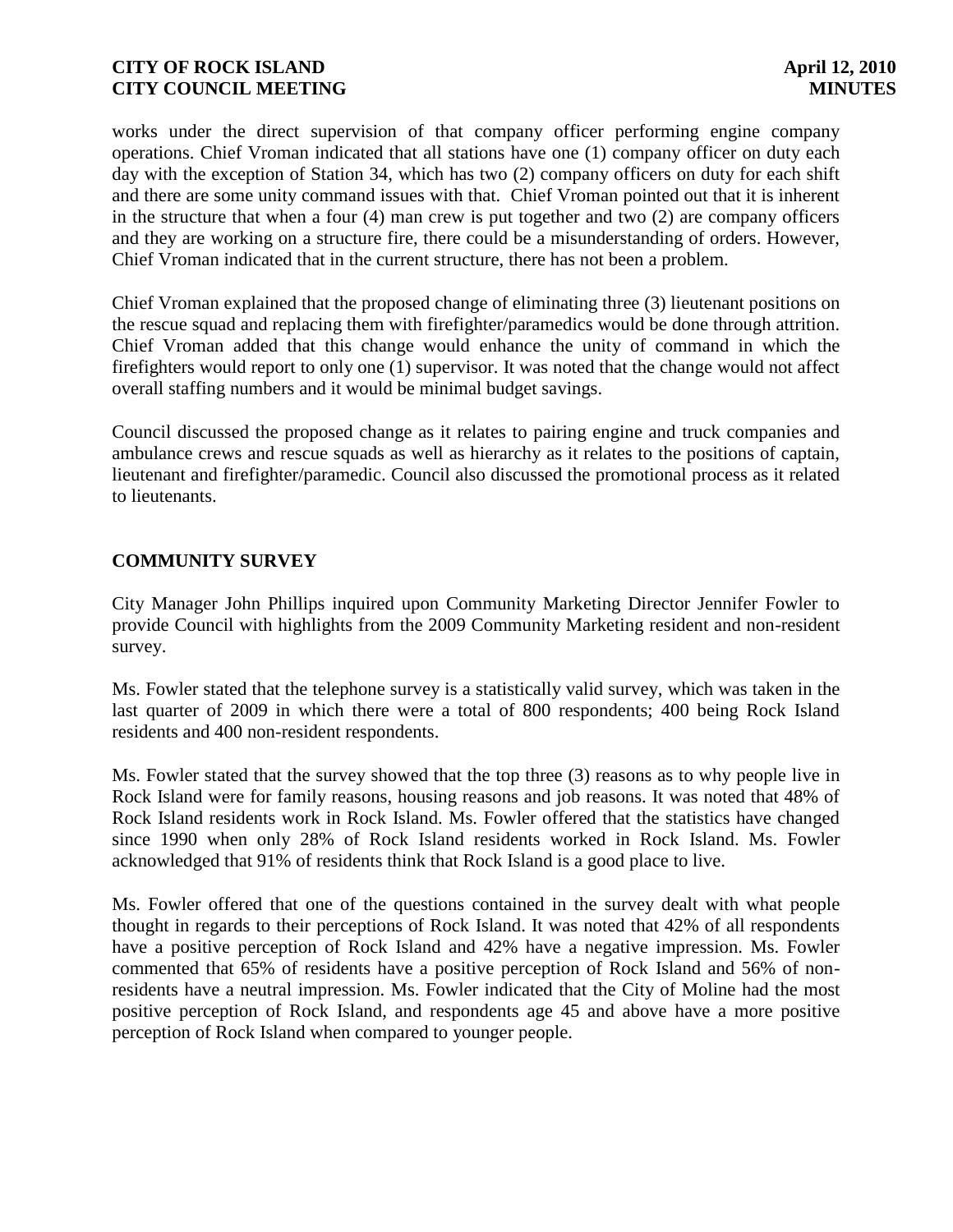Ms. Fowler then indicated that the survey offered questions as to whether Rock Island would be better, the same or worse in 10 years. It was noted that 46% of respondents stated that Rock Island would stay the same.

Ms. Fowler commented that residents and non-residents agree with the Rock Solid, Rock Island brand statements. It was noted that 80% of residents agree that Rock Island is a welcoming environment.

Ms. Fowler stated that a series of questions were asked in regards to City services. It was noted that Rock Island residents think that Fire Department services, garbage pick, public library and police services rank above average.

Ms. Fowler noted that this year, questions were asked in regards to customer service. It was noted that 58% of residents stated that they had an interaction with a City employee. Ms. Fowler indicated that 84% of residents stated that their interaction with a City employee was excellent or good and 72% of non-residents said excellent or good.

Ms. Fowler commented that a question was raised in regards to Rock Island schools. It was noted that overall, residents rated the schools higher in 2009 than they did in 2007. Ms. Fowler commented that 36% of residents think that Rock Island schools have improved over the last five (5) years.

Mr. Fowler stated that respondents were asked which City has the best Downtown. It was noted that 39% of all respondents ranked Rock Island as having the best Downtown. The survey also asked respondents why they go Downtown. All respondents stated that the main reasons for going Downtown were for dining, entertainment and bars.

It was noted that 46% of residents feel that the amount of property taxes that they pay is appropriate for the services they receive from the City. Ms. Fowler noted that half of the respondents indicated that the property taxes they pay for the school district is appropriate for the services they receive.

Another question offered in the survey asked whether or not people felt safe in their neighborhoods. Ms. Fowler pointed out that 84% of Rock Island residents either felt very safe or safe in their neighborhoods. Ms. Fowler commented that 54% of residents think the District is safe or very safe. The majority of respondents from all the communities feel Rock Island is safe with 87% of Rock Island residents stating very safe or safe.

Ms. Fowler indicated that respondents were asked if they had seen the Rock Solid, Rock Island ads; 29% indicated they had seen the advertisements and 17% of folks that saw the ads stated that their image of Rock Island had changed. It was noted that 29% of respondents stated that they use the City's website to obtain information and 21% use cable access Channel 9.

Ms. Fowler concluded that the perceptions of Rock Island have improved since 1990. However, the City has more work to do.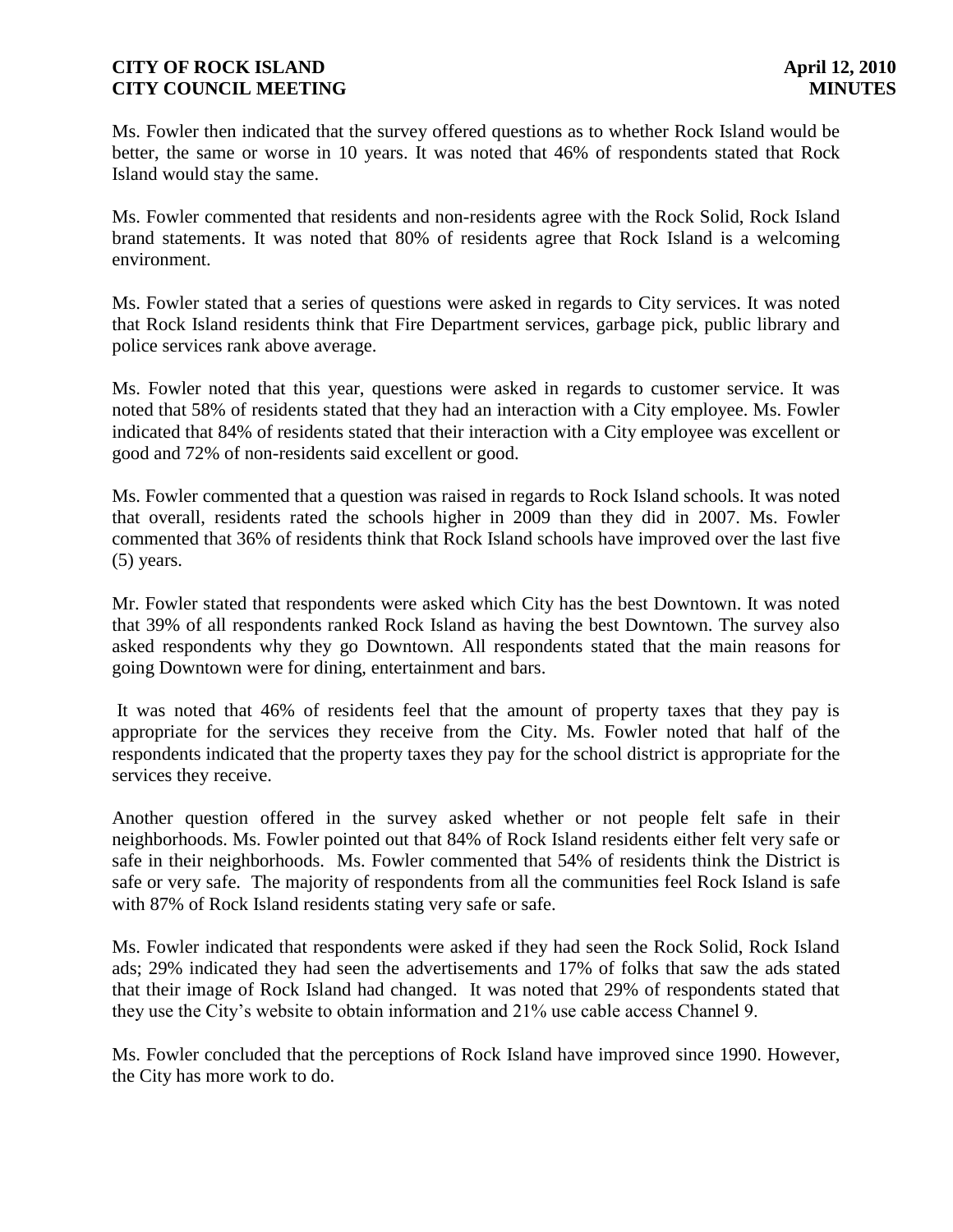Council discussed the survey results.

#### **ADJOURNMENT**

A motion made by Alderman Jones and seconded by Alderman Austin to adjourn the meeting carried on a roll call vote. Those voting Aye being Alderman Brooks, Alderman Foley, Alderman Jones, Alderwoman Murphy and Alderman Austin; those voting No, none. The meeting was adjourned at 6:32 p. m.

> \_\_\_\_\_\_\_\_\_\_\_\_\_\_\_\_\_\_\_\_\_\_\_\_\_\_\_\_\_\_ Aleisha L. Patchin, City Clerk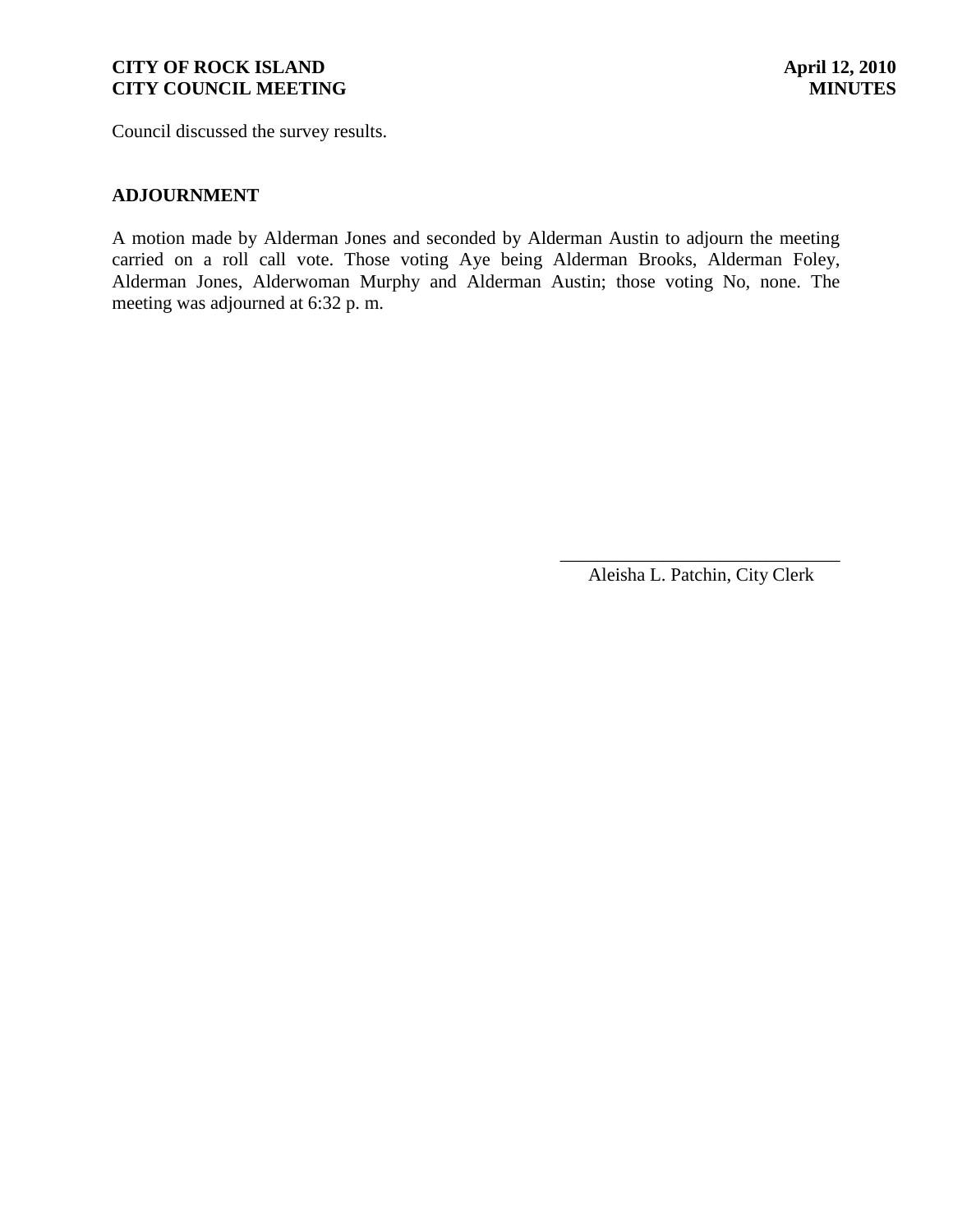Rock Island City Council met in regular session at 6:45 p.m. in the Council Chambers of Rock Island City Hall. Present were Mayor Dennis E. Pauley, presiding, and Aldermen Terry M.A. Brooks I, P.J. Foley, Stephen L. Tollenaer, Jason W. Jones, Joy Murphy and Charles O. Austin III. City Manager John Phillips was also present. Alderman Dave Conroy was absent.

#### **Introductory Proceedings**

Mayor Pauley called the meeting to order and led in the Pledge of Allegiance to the Flag of the United States of America. Alderman Austin gave the Invocation.

#### Agenda Item #5 **Minutes of the Meeting of April 5, 2010.**

A motion was made by Alderman Jones and seconded by Alderman Austin to approve the Minutes of the Meeting of April 5, 2010 as printed. The motion carried by the following Aye and No vote; those voting Aye being Alderman Brooks, Alderman Foley, Alderman Tollenaer, Alderman Jones, Alderwoman Murphy and Alderman Austin; those voting No, none.

# Agenda Item #6 **Update Rock Island by Mayor Pauley.**

Mayor Pauley stated that National Library Week is April  $12<sup>th</sup>$  through  $17<sup>th</sup>$ . The Mayor offered that an event that will be held at the library is Community Shred Days. It was noted that this is an effort to save time and protect one's identity. Mayor Pauley indicated that document destruction collection trucks will be located across from the 30/31 Branch on Saturday, April 17, 2010 from 10:00 a.m. to 1:00 p.m., and at the Main Library on Wednesday, April 21, 2010 from 3:00 p.m. to 6:00 p.m. It was noted that if assistance is needed, help will be available and materials will be secured and shredded off-site. In addition, the service is free.

Mayor Pauley indicated that the City of Rock Island's return rate for the Census as of April 12, 2010 was 70%. The Mayor commented that the City needs every citizen in Rock Island to be counted. The Mayor inquired upon everyone to please return their census form. The Mayor noted that if anyone did not receive their census form in the mail, they may pick one up at City Hall. If more information is needed visit [www.2010.census.gov.](http://www.2010.census.gov/)

Mayor Pauley offered that every two (2) years, the Community Marketing Program of Renaissance Rock Island conducts a telephone survey to determine statistically valid perceptions about Rock Island. The sample for the study was comprised of 800 respondents in which there were 400 from the City of Rock Island and 400 from the surrounding area. It was noted that overwhelmingly, 91% of Rock Island residents believe that Rock Island is a good place to live. The Mayor added that 65% of the residents have a positive view of Rock Island and 56% of nonresidents have a neutral perception.

Mayor Pauley stated that 46% of residents feel that the amount of property taxes paid for City services is appropriate, and 48% feel school district services are appropriate. It was noted that when rating City services and the school district, residents gave more positive answers than in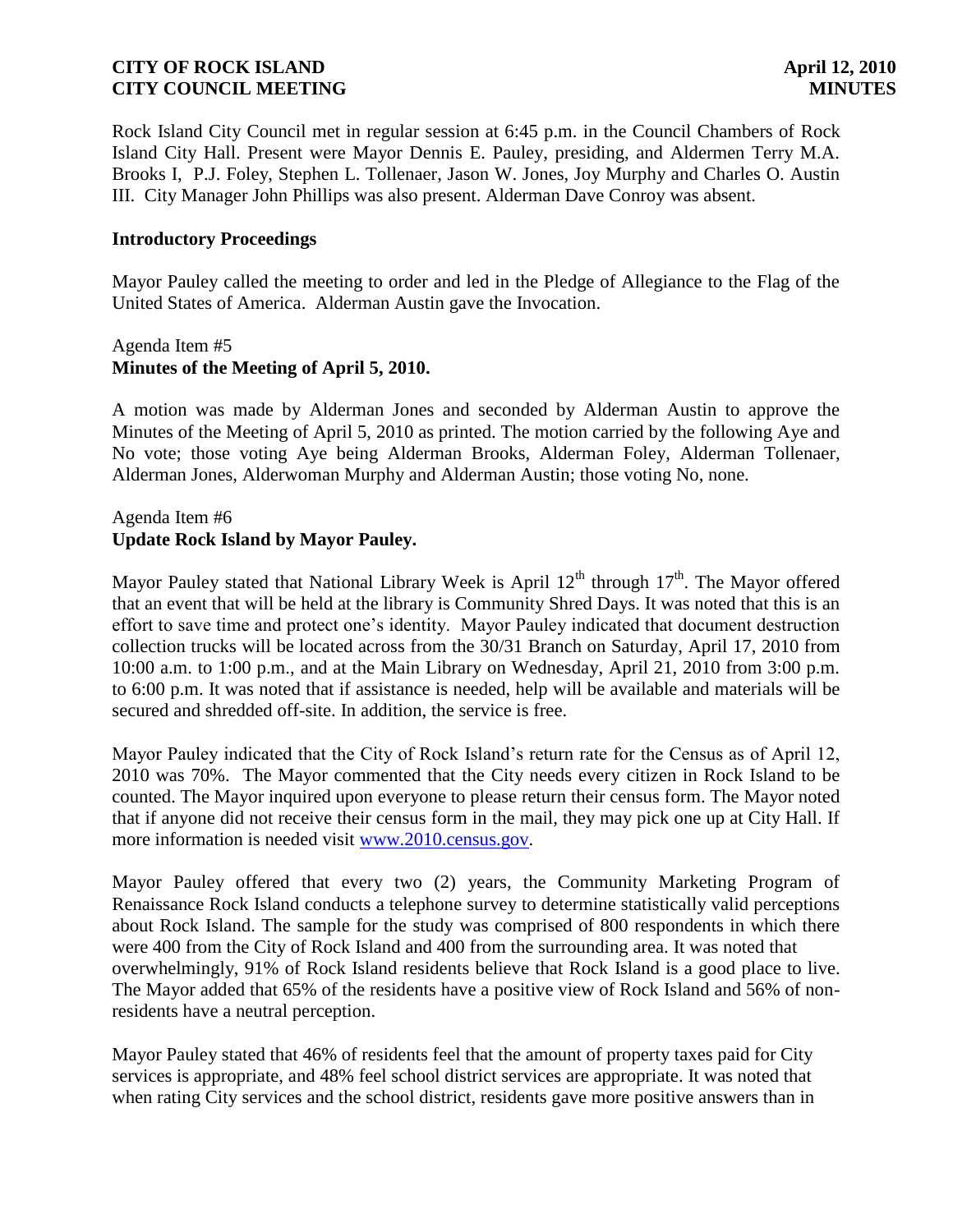2007. All City services were rated above average by residents. Mayor Pauley commented that 36% of residents think the schools are better or much better than five (5) years ago.

Mayor Pauley indicated that 39% of respondents stated that Rock Island has the best downtown and this has changed dramatically since 1990 when respondents thought Rock Island had the worst downtown.

Mayor Pauley noted that residents and non-residents agree with the Rock Solid, Rock Island brand statements.

The Mayor advised that 76% of respondents feel that Rock Island is very safe or safe, and 87% of residents stated very safe or safe. It was noted that 84% of residents feel safe or very safe in their neighborhoods. Mayor Pauley commented that 63% of respondents feel that Rock Island properties are well kept with 71% of residents feeling more so. Mayor Pauley stated that 49% of the respondents feel that Downtown Rock Island is very safe or safe while 54% of residents feel very safe or safe.

Mayor Pauley stated that perceptions of Rock Island have improved since 1990, due to continued improvements in the City. However, work still needs to be done to continue the improvement.

#### Agenda Item #7

# **Proclamation declaring the week of April 12 through April 17, 2010 as National Library Week.**

Mayor Pauley read the Proclamation declaring the week of April 12 through April 17, 2010 as National Library Week. Library Director Ave Ketter accepted the Proclamation.

# Agenda Item #8

# **Proclamation declaring the week of April 18 through April 24, 2010 as Crime Victims' Rights Week.**

Mayor Pauley read the Proclamation declaring the week of April 18 through April 24, 2010 as Crime Victims' Rights Week. Deputy Police Chief Scott Harris, Michelle Isaacs and Sergeant Dan Knittle accepted the Proclamation.

Deputy Chief Harris stated that the Proclamation ceremony for Crime Victims' Rights Week will start in the City of Rock Island on Monday, April 19, 2010. It was noted that Mayor Pauley will reread the Proclamation at that time. Deputy Chief Harris indicated that on Friday, April 23, 2010, Take Back the Night will be held at Bass Street Landing from 6:00 p.m. to 9:30 p.m. Deputy Chief Harris encouraged everyone to stop down on April  $23<sup>rd</sup>$  in support of Crime Victims' Rights Week.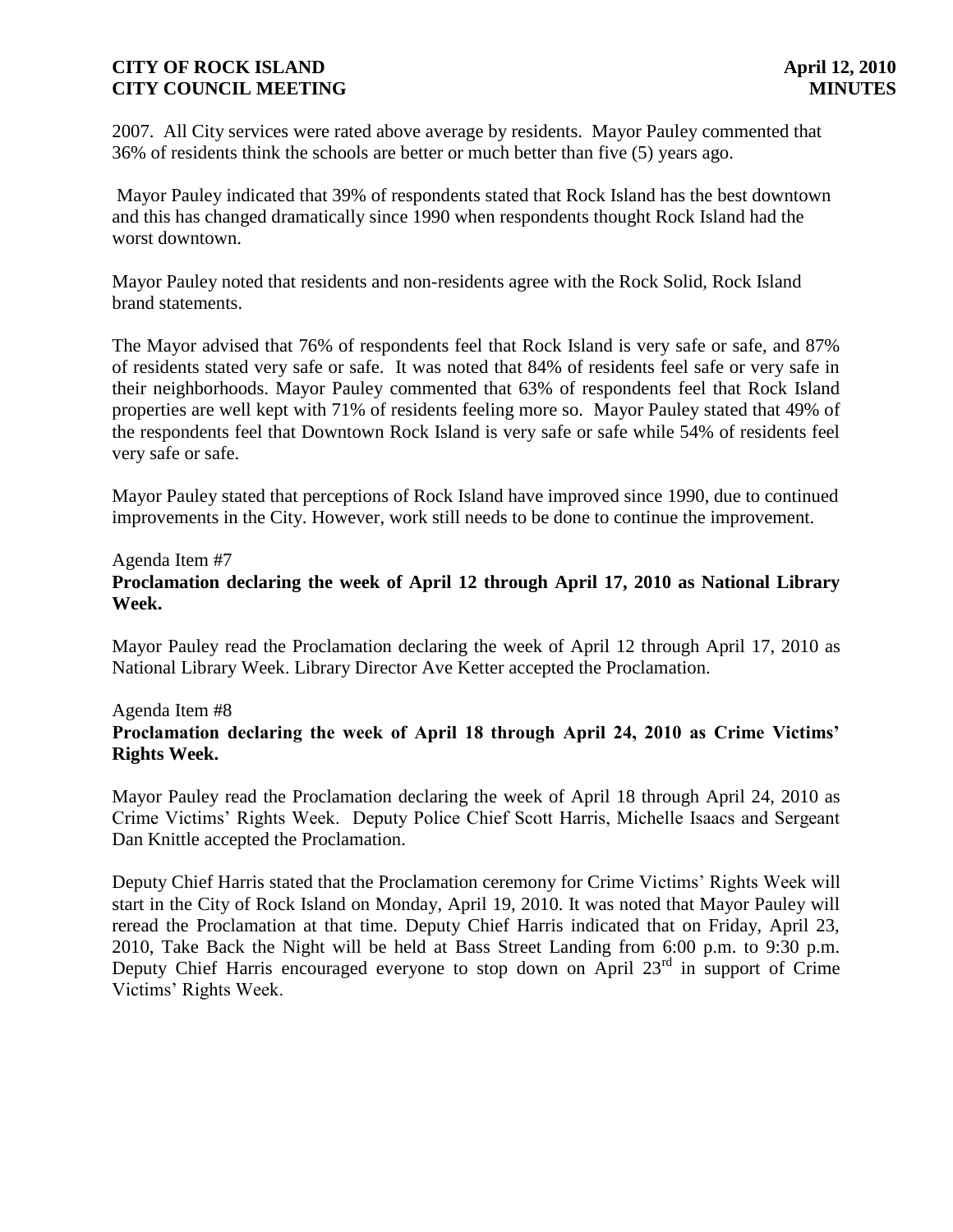#### Agenda Item #9

# **A Special Ordinance establishing a handicapped parking space at 811 15th Street.**

Alderman Austin moved and Alderman Jones seconded to consider, suspend the rules and pass the Ordinance. The motion carried by the following Aye and No vote: those voting Aye being Alderman Brooks, Alderman Foley, Alderman Tollenaer, Alderman Jones, Alderwoman Murphy and Alderman Austin; those voting No, none.

### Agenda Item #10 **A Special Ordinance establishing a handicapped parking space at 1712 5th Street.**

It was moved by Alderwoman Murphy, seconded by Alderman Foley to consider, suspend the rules and pass the Ordinance. The motion carried by the following Aye and No vote: those voting Aye being Alderman Brooks, Alderman Foley, Alderman Tollenaer, Alderman Jones, Alderwoman Murphy and Alderman Austin; those voting No, none.

#### Agenda Item #11

# **A Special Ordinance establishing a no parking zone on the east side of 35th Street north of 12th Avenue to the dead end**.

Alderwoman Murphy moved and Alderman Foley seconded to consider, suspend the rules and pass the Ordinance. The motion carried by the following Aye and No vote: those voting Aye being Alderman Brooks, Alderman Foley, Alderman Tollenaer, Alderman Jones, Alderwoman Murphy and Alderman Austin; those voting No, none.

#### Agenda Item #12 **A Special Ordinance eliminating a handicapped parking space at 1837 9th Street.**

It was moved by Alderman Tollenaer seconded by Alderman Foley to consider, suspend the rules and pass the Ordinance. The motion carried by the following Aye and No vote: those voting Aye being Alderman Brooks, Alderman Foley, Alderman Tollenaer, Alderman Jones, Alderwoman Murphy and Alderman Austin; those voting No, none.

# Agenda Item #13 **CLAIMS**

It was moved by Alderman Austin, seconded by Alderman Foley to accept the following reports and authorize payment as recommended. The motion carried by the following Aye and No vote: those voting Aye being Alderman Brooks, Alderman Foley, Alderman Tollenaer, Alderman Jones, Alderwoman Murphy and Alderman Austin; those voting No, none.

a. Report from the Public Works Department regarding payment in the amount of \$3,300.00 to Bob Westpfahl for the 2010 annual land set aside. (087)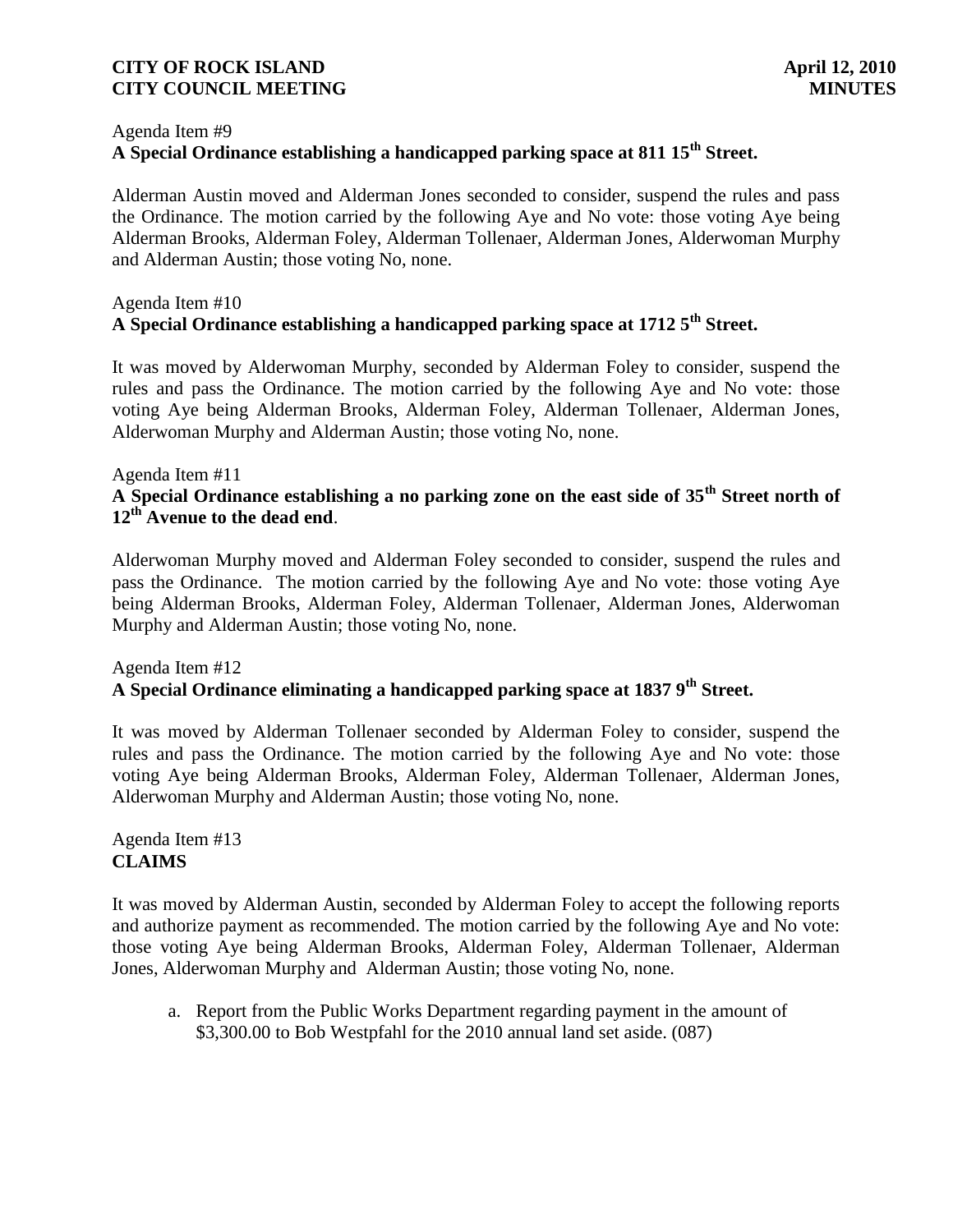- b. Report from the Public Works Department regarding payment in the amount of \$2,655.97 to Rock Island Electric Motor Repair for the rewinding of an influent pump motor at the Southwest Wastewater Treatment Plant. (096)
- c. Report from the Public Works Department regarding payment in the amount of \$11,091.36 to Zimmer & Francescon, Inc. for a filter wash water valve replacement. (099)

# Agenda Item #14 **Claims for the weeks of March 26 through April 8 in the amount of \$1,396,155.14.**

Alderman Foley moved and Alderwoman Murphy seconded to allow the claims. The motion carried by the following Aye and No vote: those voting Aye being Alderman Brooks, Alderman Foley, Alderman Tollenaer, Alderman Jones, Alderwoman Murphy and Alderman Austin; those voting No, none.

# Agenda Item #15 **Payroll for the weeks of March 22 through April 4 in the amount of \$1,213,101.24.**

Alderman Austin moved and Alderman Foley seconded to allow the payroll. The motion carried by the following Aye and No vote: those voting Aye being Alderman Brooks, Alderman Foley, Alderman Tollenaer, Alderman Jones, Alderwoman Murphy and Alderman Austin; those voting No, none.

### Agenda Item #16

# **Report from the Public Works Department regarding the 2009 Manhole Lining Program contract with Mechanical Jobbers Marketing, Inc, recommending an extension of the contract until February 27, 2011.**

It was moved by Alderman Jones, seconded by Alderman Foley to approve the contract extension as recommended and authorize the City Manager to execute the contract documents. The motion carried by the following Aye and No vote: those voting Aye being Alderman Brooks, Alderman Foley, Alderman Tollenaer, Alderman Jones, Alderwoman Murphy and Alderman Austin; those voting No, none.

### Agenda Item #17

# **Report from the Fire Department regarding the reorganization of the Fire Department, recommending changing the Fiscal Year 2010/2011 Fire budgeted staffing levels from 11 Lieutenants to eight (8) Lieutenants and 38 Firefighters to 41 Firefighters.**

Alderman Brooks moved and Alderman Jones seconded to defer Agenda Item #17 for one week (April 19, 2010). The motion carried by the following Aye and No vote: those voting Aye being Alderman Brooks, Alderman Foley, Alderman Tollenaer, Alderman Jones, Alderwoman Murphy and Alderman Austin; those voting No, none.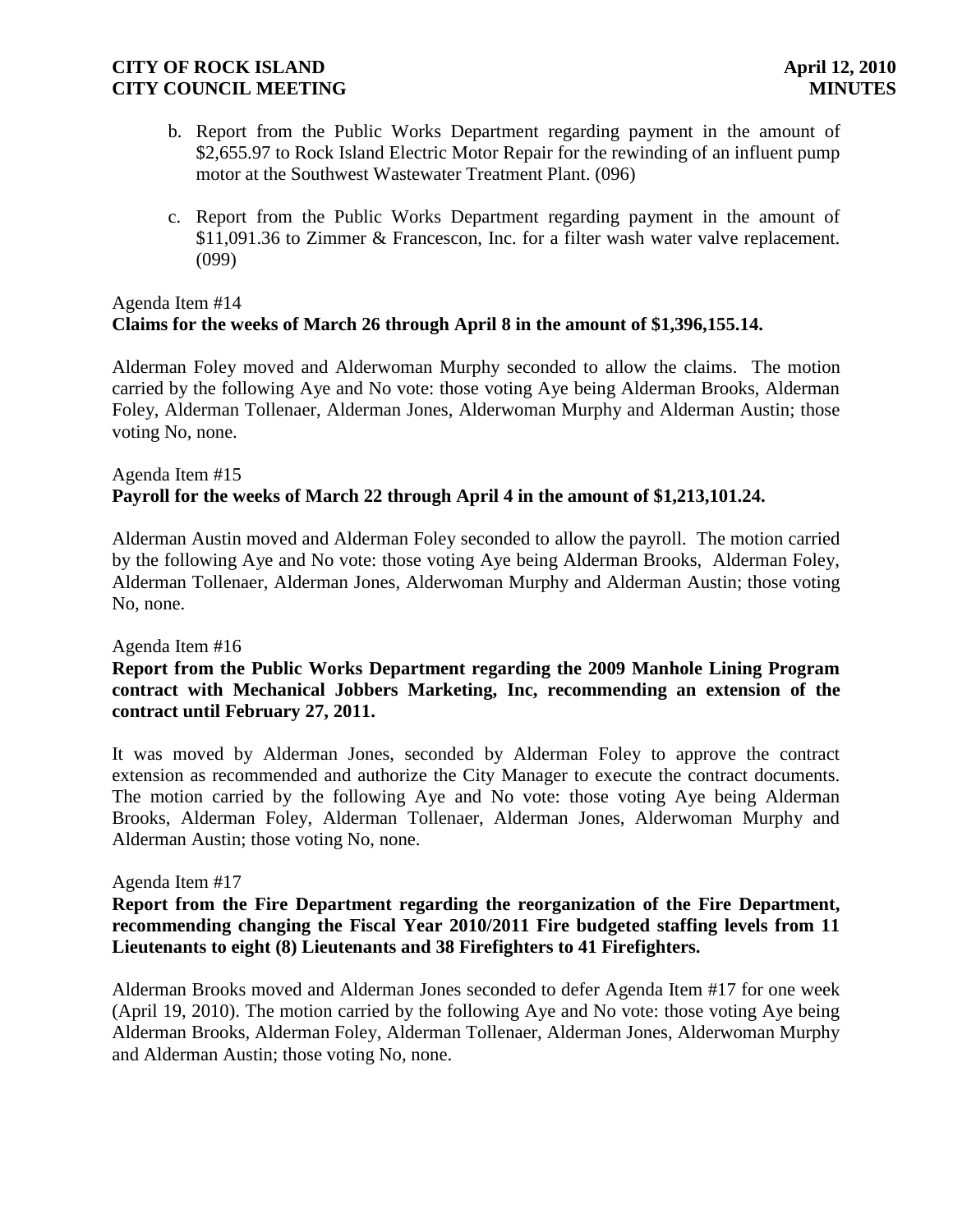#### Agenda Item #18

**Report from the Community and Economic Development Department regarding the review of a two lot minor final plat of Two Rivers YMCA Addition located at the southeast corner of the intersection of 92nd Avenue west (Rock Island Parkway) and Ridgewood Road.**

It was moved by Alderwoman Murphy, seconded by Alderman Foley to approve the final plat as recommended, subject to some technical additions required by the City Engineer and submittal of proper signed certificates. The motion carried by the following Aye and No vote: those voting Aye being Alderman Brooks, Alderman Foley, Alderman Tollenaer, Alderman Jones, Alderwoman Murphy and Alderman Austin; those voting No, none.

#### Agenda Item #19

# **Report from the Community and Economic Development Department regarding a request from Hy-Vee, Inc. to vacate an 82 foot long segment of a dead end east/west alley east of 28th Street.**

Alderman Austin moved and Alderwoman Murphy seconded to approve the proposed vacation as recommended. The motion carried by the following Aye and No vote: those voting Aye being Alderman Brooks, Alderman Foley, Alderman Tollenaer, Alderman Jones, Alderwoman Murphy and Alderman Austin; those voting No, none.

#### Agenda Item #20

# **Report from the Community and Economic Development Department regarding a request from Hy-Vee, Inc. for a rezoning from a B-1 (neighborhood business) district to a Planned Unit Development (PUD) district and final site plan at 2810 18th Avenue.**

It was moved by Alderman Jones, seconded by Alderwoman Murphy to approve the rezoning and final site plan as recommended and refer to the City Attorney for an Ordinance.

Discussion followed. Alderman Austin inquired as to whether all concerns were presently addressed in regards to the rezoning.

Planning and Redevelopment Administrator Alan Carmen stated that general concerns included traffic, litter and stormwater issues. Mr. Carmen further discussed these three (3) issues.

Alderman Austin and Mr. Carmen also discussed the type of landscaping as it relates to Rudy's Tacos and other businesses concerning the backside of the building of Hy-Vee's proposed expansion of the convenience store. In addition, the rezoning was discussed as it related to a Planned Unit Development district as opposed to a B-1 (neighborhood business) district.

After more discussion, Alderman Brooks inquired as to whether the new convenience store would sell alcohol. Mr. John Brehm, a representative of Hy-Vee stated that the store would sell beer.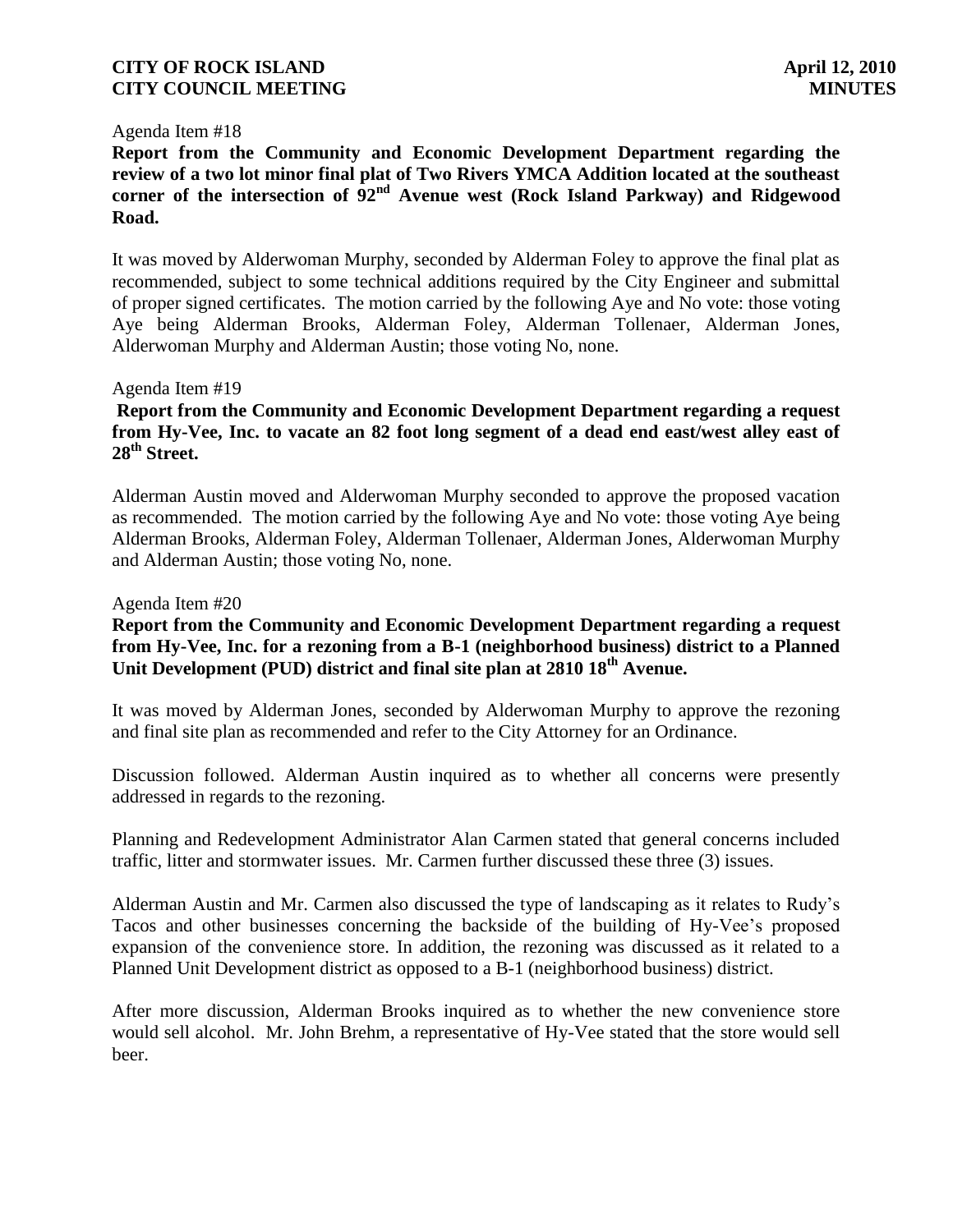After more discussion, the motion carried by the following Aye and No vote: those voting Aye being Alderman Brooks, Alderman Foley, Alderman Tollenaer, Alderman Jones, Alderwoman Murphy and Alderman Austin; those voting No, none.

#### Agenda Item #21

# **Report from the Community and Economic Development Department regarding a request to amend the Future Land Use Map related to two (2) downtown riverfront properties.**

Alderman Tollenaer moved and Alderman Jones seconded to approve the changes to the Future Land Use Map as recommended. The motion carried by the following Aye and No vote: those voting Aye being Alderman Brooks, Alderman Foley, Alderman Tollenaer, Alderman Jones, Alderwoman Murphy and Alderman Austin; those voting No, none.

#### Agenda Item #22

# **Report from the Mayor regarding reappointments to the Fire and Police Commission and the Illinois Quad City Civic Center Authority**.

It was moved by Alderman Foley, seconded by Alderwoman Murphy to approve the reappointments as recommended. The motion carried by the following Aye and No vote: those voting Aye being Alderman Brooks, Alderman Foley, Alderman Tollenaer, Alderman Jones, Alderwoman Murphy and Alderman Austin; those voting No, none.

John Hass was reappointed to the Fire and Police Commission with a term to expire on April, 30, 2013.

Ted Thoms was reappointed to the Illinois Quad City Civic Center Authority with a term to expire on June 1, 2013.

#### Agenda Item #23

**Report from the City Clerk regarding an activity permit application from Rock Island Milan School District #41 requesting permission for the Rock Island Center for Math and Science to hold a human Book Brigade on Monday, May 24, 2010.**

Alderman Jones moved and Alderman Foley seconded to approve the request as recommended.

Mayor Pauley inquired upon Holly Sparkman, a representative of the Rock Island/Milan School District to say a few words in regards to this event.

Ms. Sparkman of  $1600 \, 18^{th}$  Avenue stepped forward. Ms. Sparkman stated that the idea generated from Principal Ruth Ann Tobey-Brown. Ms. Sparkman indicated that the Principal felt that the students wanted to have a rite of passage event moving from the old school to the new school. It was noted that over 300 students, staff and volunteers will move library books hand by hand from the Audubon campus to the new school.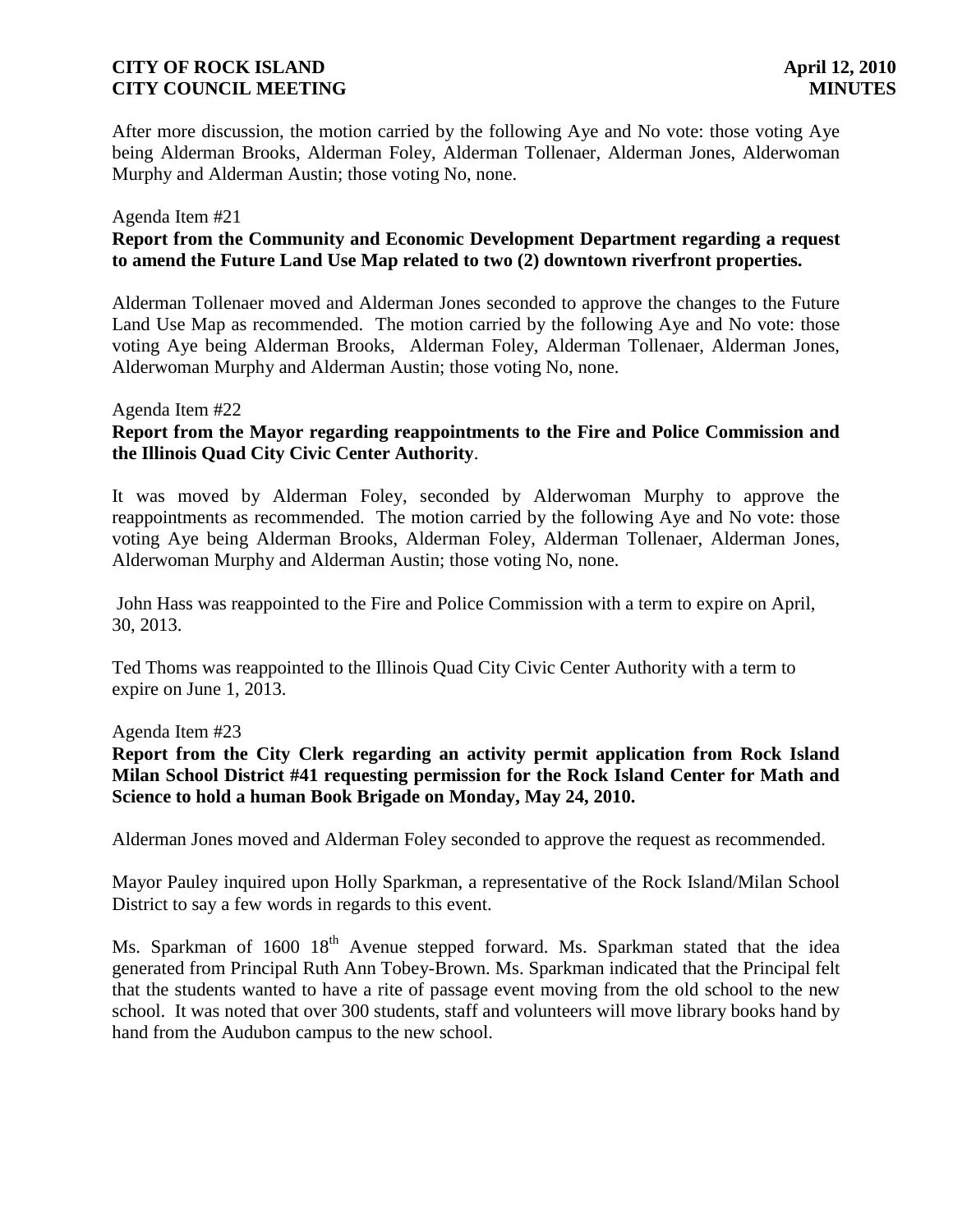After discussion, the motion carried by the following Aye and No vote: those voting Aye being Alderman Brooks, Alderman Foley, Alderman Tollenaer, Alderman Jones, Alderwoman Murphy and Alderman Austin; those voting No, none.

#### Agenda Item #24

### **Report from the City Clerk regarding a request from Keep Rock Island Beautiful for permission to hang a banner for their 2010 annual Downtown Cleanup.**

It was moved by Alderwoman Murphy, seconded by Alderman Brooks to approve the request as recommended and authorize staff to hang and remove the banner.

Council discussed the proposed time for hanging the banner.

After discussion, the motion carried by the following Aye and No vote: those voting Aye being Alderman Brooks, Alderman Foley, Alderman Tollenaer, Alderman Jones, Alderwoman Murphy and Alderman Austin; those voting No, none.

# Agenda Item #25 **Items from the City Manager's Memorandum Packet.**

Mr. Phillips made reference to information included in the memo packet regarding the Facade Improvement Program for last year. Mr. Phillips stated that there was remarkable performance on the part of the City and community staff involvement. Mr. Phillips noted that there were 52 façade improvement rebates that provided a variety of assistance to businesses across the entire community.

Mr. Phillips discussed the Governor's proposal in the budget to remove approximately one-third of the Income Tax that is currently distributed to cities, which would have a dramatic impact to the City of Rock Island's budget as well as to other cities in Illinois. Mr. Phillips stated that the Senate president publicly opposed the Governor's proposal. Mr. Phillips noted that he along with the Mayor will be attending the Illinois Municipal League's Legislative Day in Springfield this week.

Alderman Foley commended City staff for doing a great job of working with one of his constituents that had a complaint. Alderman Foley explained that City staff took the time to explain the process and programs to the constituent.

Alderwoman Murphy reminded everyone to Shop Rock Island. Alderwoman Murphy stated that the reason she is doing the Shop Rock Island segment is due to a grassroots movement called the 350 project. This project is to keep and support all locally owned businesses. Alderwoman Murphy indicated that the idea is for everyone in the community to spend a total of \$50.00 per month at three (3) different locally owned businesses in the community.

Alderwoman Murphy stated that Campaign Pro is located at  $3105 \, 18$ <sup>th</sup> Avenue. Alderwoman Murphy indicated that Campaign Pro sells a variety of items including campaign packages,